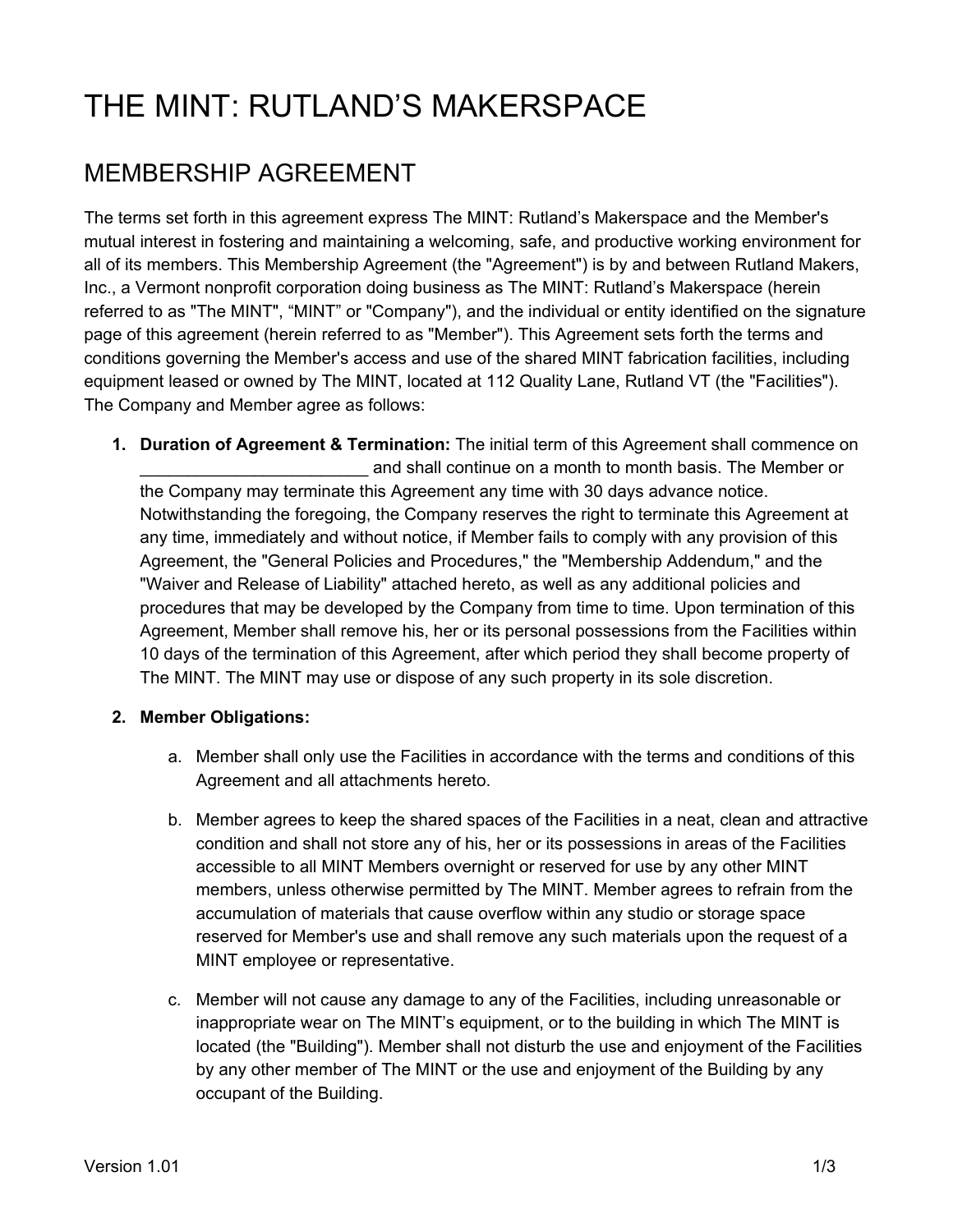- d. Member agrees to respect the privacy and property of others, and to respect the physical security of other members' possessions, materials, and space.
- e. Member acknowledges and agrees to be bound and comply with the terms and conditions of the General Policies and Procedures, Membership Addendum and the Waiver and Release of Liability.
- **3. Relationship of the Parties:** Member is not an employee, tenant or contractor of The MINT. Nothing in this Agreement shall constitute or be deemed to constitute a partnership or joint venture between the parties hereto or constitute or be deemed to constitute any party the agent or employee of the other party for any purpose whatsoever and neither party shall have authority or power to bind the other or to contract in the name of, or create a liability against, the other in any way or for any purpose.
- **4. Intellectual Property:** Member acknowledges that it is his, her or its own obligation to seek protection for any intellectual property and/or confidential or proprietary information created through the use of the Facilities. Member shall not use the Facilities for any inappropriate or unlawful activity including obscenity and the unlicensed use of material protected by intellectual property laws.
- **5. Privacy:** Member shall have no expectation of privacy in the Facilities. Facilities are monitored at all times by recorded video. Member shall have no expectation of privacy on MINT computer equipment, computer networks or while using the MINT Internet connection.
- **6. Fees:** Member agrees to pay the monthly, or yearly, fees in the amount, form and manner detailed in the Membership Addendum (the "Fees"). Late fees, in the amount of 5% of the monthly fees due, will be charged 5 days after the payment due date. As The MINT has the right to terminate your membership at any time, your membership may be terminated if your membership fees remain unpaid for more than 15 days after the due date. In addition, Member shall pay all reasonable third party fees (attorney's fees, debt collection fee, fees for repair of damage to The MINT tools due to excessive or improper usage specifically included) and other costs incurred by The MINT in connection with any late payments or past due amounts.
- **7. Partial Invalidity:** If any one or more of the provisions of this Agreement shall be invalid or unenforceable, the remainder of this Agreement shall not be affected, and each remaining provision shall be valid and enforceable to the fullest extent permitted by law.
- **8. Waiver:** No delay or omission on the part of The MINT in exercising any right under this Agreement shall operate as a waiver of such right or of any other right of The MINT, nor shall any waiver of such right or rights on any one occasion be deemed a bar to, or waiver of, the same right or rights on any future occasion. The acceptance by The MINT of any payment, or of a sum less than is due, shall not be construed as a waiver of any of The MINT's rights unless such waiver is in writing.
- **9. Amendments:** The MINT reserves the right to amend the terms of this Agreement from time to time and at its sole discretion, without the consent of Member. The MINT will notify Member of any amendments in writing, prior to such amendments taking effect.